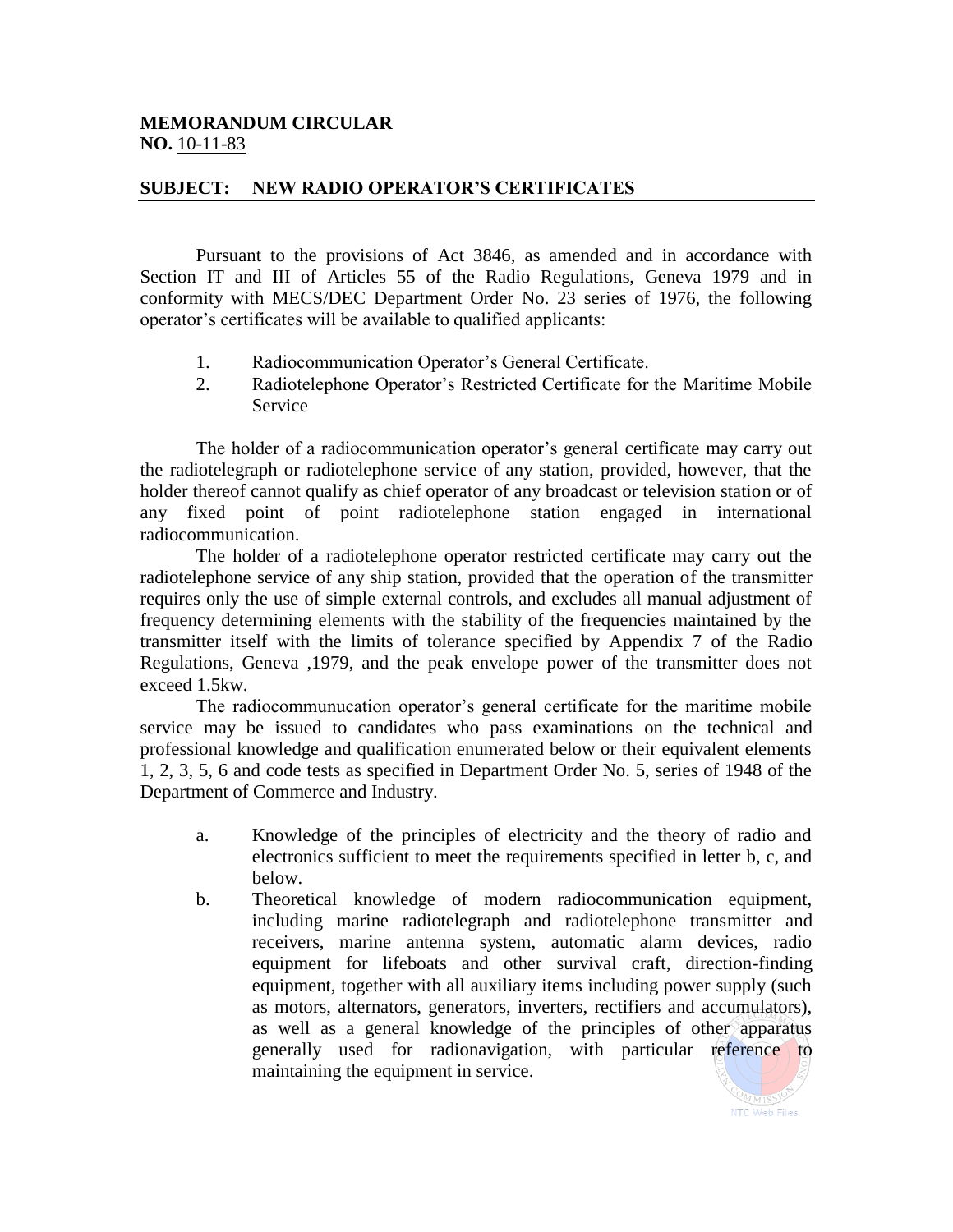- c. Practical knowledge of the operation, adjustment and maintenance of the apparatus mentioned in letter b including the taking of direction finding bearings and knowledge of the principles of the calibration of radiodirection finding apparatus.
- d. Practical knowledge necessary for the location and remedying (using appropriate testing equipment and tools) of faults in the apparatus mentioned letter (b) which may occur during a voyage.
- e. Ability to send correctly by hand and to receive correctly by ear, in the Morse Code, code groups (mixed letters, figures and punctuation marks) at a speed of sixteen groups a minute and a plain language text at a speed of twenty words per minute. Each code group shall comprise five characters, each figure or punctuation mark counting as two characters. The average word of the text in plain language shall contain five characters. The duration of each test of sending and receiving shall be, as a rule, five minutes.
- f. Ability to send correctly and receive correctly by radiotelephone.
- g. Knowledge of the regulations applying to radiocommunications, knowledge of the documents relating to charges for radiocommunications and knowledge of the provisions of the Convention for the Safety of Life at Sea which relate to radio.
- h. A sufficient knowledge of world geography, especially the principal shipping routes and the most important telecommunication routes.
- i. English language, Candidates should be able to express themselves satisfactory in English, both orally and in writing.

The radiotelephone operator's restricted certificate for ship station, may be issued to candidates who have given proof of the knowledge and professional qualification enumerated below:

- a. Practical knowledge of radiotelephone operation and procedure;
- b. Ability to send correctly and receive correctly by radiotelephone;
- c. General knowledge of the Regulations applying to radiotelephone communications and specifically of these parts relating to Safety of life.

General Qualifications of Applicants for Examination.

- 1. For radiocommunication operator's general certificate:
	- a. Filipino citizen;
	- b. At least 18 years of age;
	- c. Of good moral character.
	- d. Must have graduated in the general radiocommunication operator course offered by duly recognized training school.
- 2. For radiotelephone operator's restricted certificate: